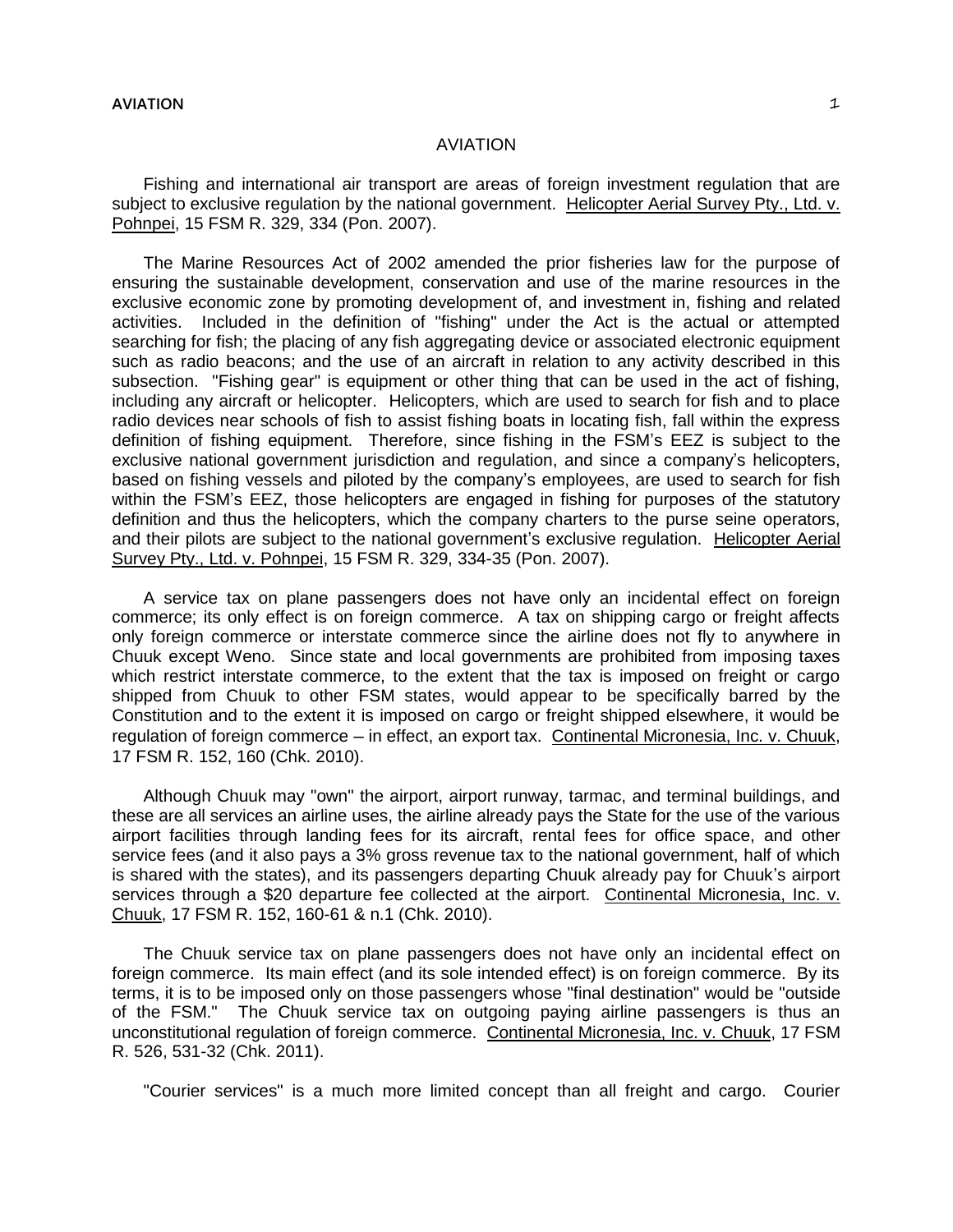services are generally those services that provide expedited delivery of small, high-value goods or documents. Continental Micronesia, Inc. v. Chuuk, 17 FSM R. 526, 533 (Chk. 2011).

Even if the Chuuk service taxes on air passenger tickets and courier services were not unconstitutional taxes, they would still be invalid when the regulatory enforcement and interpretation of the service tax statute exceeded or limited that statute's reach. Continental Micronesia, Inc. v. Chuuk, 17 FSM R. 526, 533 (Chk. 2011).

Article 15 of the 1944 Convention on International Aviation, which bars fees, dues, or other charges being imposed by any contracting State in respect solely of the right of transit over or entry into or exit from its territory of any aircraft of a contracting State or persons thereon, does not bar a tax only on outgoing passengers, freight, or cargo from Chuuk. Continental Micronesia, Inc. v. Chuuk, 17 FSM R. 526, 533-34 (Chk. 2011).

Aircraft have the nationality of the State in which they are registered. In re Wrecked/Damaged Helicopter, 22 FSM R. 447, 457 (Pon. 2020).

The FSM adhered to the Chicago Convention on International Civil Aviation on September 27, 1988. In re Wrecked/Damaged Helicopter, 22 FSM R. 447, 457 n.5 (Pon. 2020).

A helicopter that was registered, at all times, in the United States had U.S. nationality at all times, and as such, would be subject to U.S. regulations wherever in the world it flew. A U.S. certificate of aircraft registration is conclusive evidence of the U.S. nationality of an aircraft for international purposes, and, because it is a civil aircraft of the United States and has U.S. nationality, and the U.S. may exercise extraterritorial jurisdiction over it. In re Wrecked/Damaged Helicopter, 22 FSM R. 447, 457 (Pon. 2020).

An aircraft's FSM certificate of registration is conclusive evidence of FSM nationality for international purposes. In re Wrecked/Damaged Helicopter, 22 FSM R. 447, 457 n.6 (Pon. 2020).

A foreign corporation is permitted to register an aircraft in the FSM so long as such aircraft is based and primarily used in the FSM. In re Wrecked/Damaged Helicopter, 22 FSM R. 447, 457 n.7 (Pon. 2020).